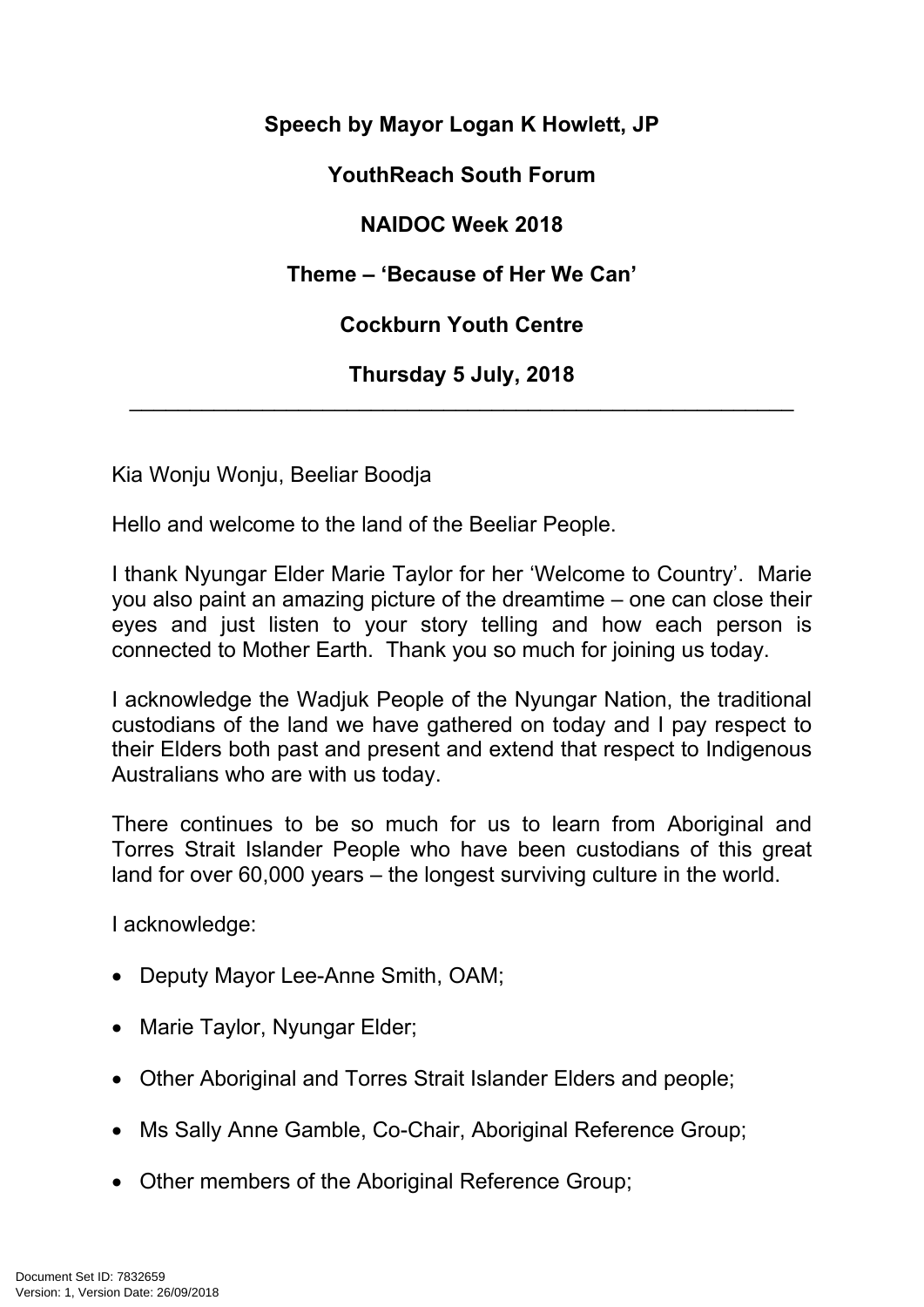- Members of service groups and organisations;
- Mr Stephen Cain, Chief Executive Officer, City of Cockburn, Members of the Executive Team and other members of staff;
- Ladies and gentlemen, girls and boys.

The theme for NAIDOC this year is **'Because of Her we can'**; honouring the huge contribution made by Aboriginal and Torres Strait Islander women throughout history and currently in our community.

Over many thousands of years Aboriginal and Torres Strait Islander women have carried the stories, songs, art, languages and knowledge that have kept their culture alive.

They are the Elders; great grandmothers; grandmothers, mothers, aunties, cousins, sisters and daughters who have kept families going strong, and their children healthy and happy.

They are the leaders, politicians, activists, world-changers, doctors, lawyers, teachers, chefs, writers, artists, volunteers, actors, singers, journalists, media personalities, academics, sporting icons and Olympic and World Champions and the list goes on.

They work in all levels of government, in the not-for-profit sector, schools, and running their own businesses.

Sadly, Aboriginal and Torres Strait Islander women have often not been recognised or acknowledged for their incredibly hard work and their significant contribution to family, community and to our society.

Today is the day that we get to change that – and to say thank you for all you have done in fighting to make things right and keeping families and community strong and united.

We have some special activities here today to honour and pay our respect and gratitude to Aboriginal and Torres Strait Islander women and girls of all ages.

We mostly have women leading the proceedings today, stepping up to their rightful leadership role.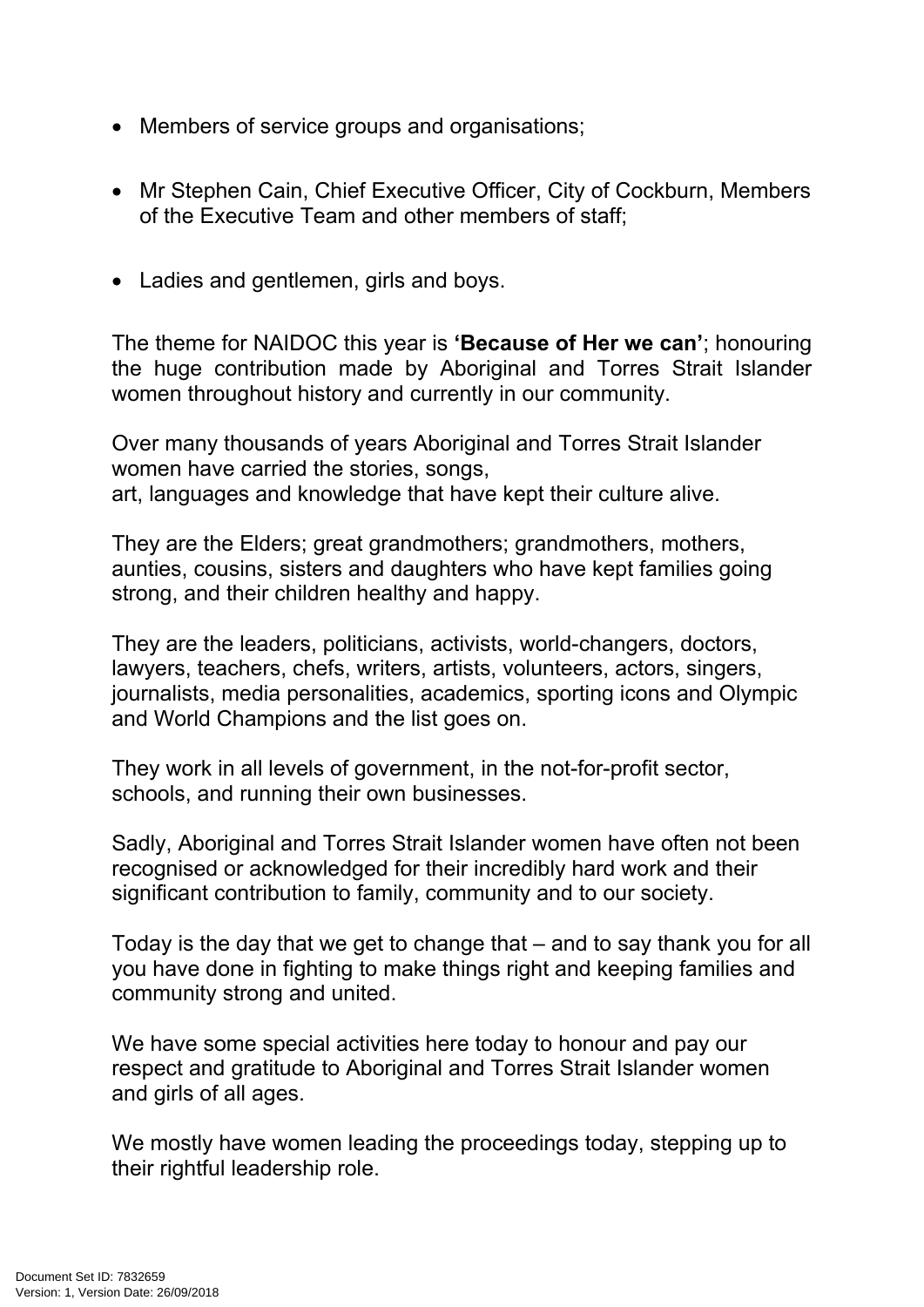The City is proud to celebrate NAIDOC Week 2018 and the wonderful theme of;

## **'Because of Her – We Can'!**

The women in our lives play an important role in shaping and defining who we become and how we interact in the community.

From my own perspective:

My great grandmother, grandmother, mother and my wife Patricia have inspired me to always:

- do the very best that I can;
- seek to help those less fortunate;
- embrace family values;
- support the love ones around me;
- to step in when needed to offer quidance; and
- to be true and fair in all that I do.

I look to my granddaughters Caitlin and Brooke and know family values, love and respect that they are surrounded with and know they will grow up to be responsible members of their community and be positive role models for their peers.

When speaking to teenagers/young people – to get on in life; I often say:

- Firstly respect yourself;
- Respect your family and your family name;
- Respect the friends around you;
- Respect the club(s)/organisation(s) you are a member of;
- Respect those who volunteer to help in those clubs;
- Respect the community where you live or visit;
- Respect those less fortunate than you; and
- Respect life itself.

In closing, let us once again reflect on and embrace the theme for NAIDOC Week 2018

**'Because of Her – We Can'!** Thank you.